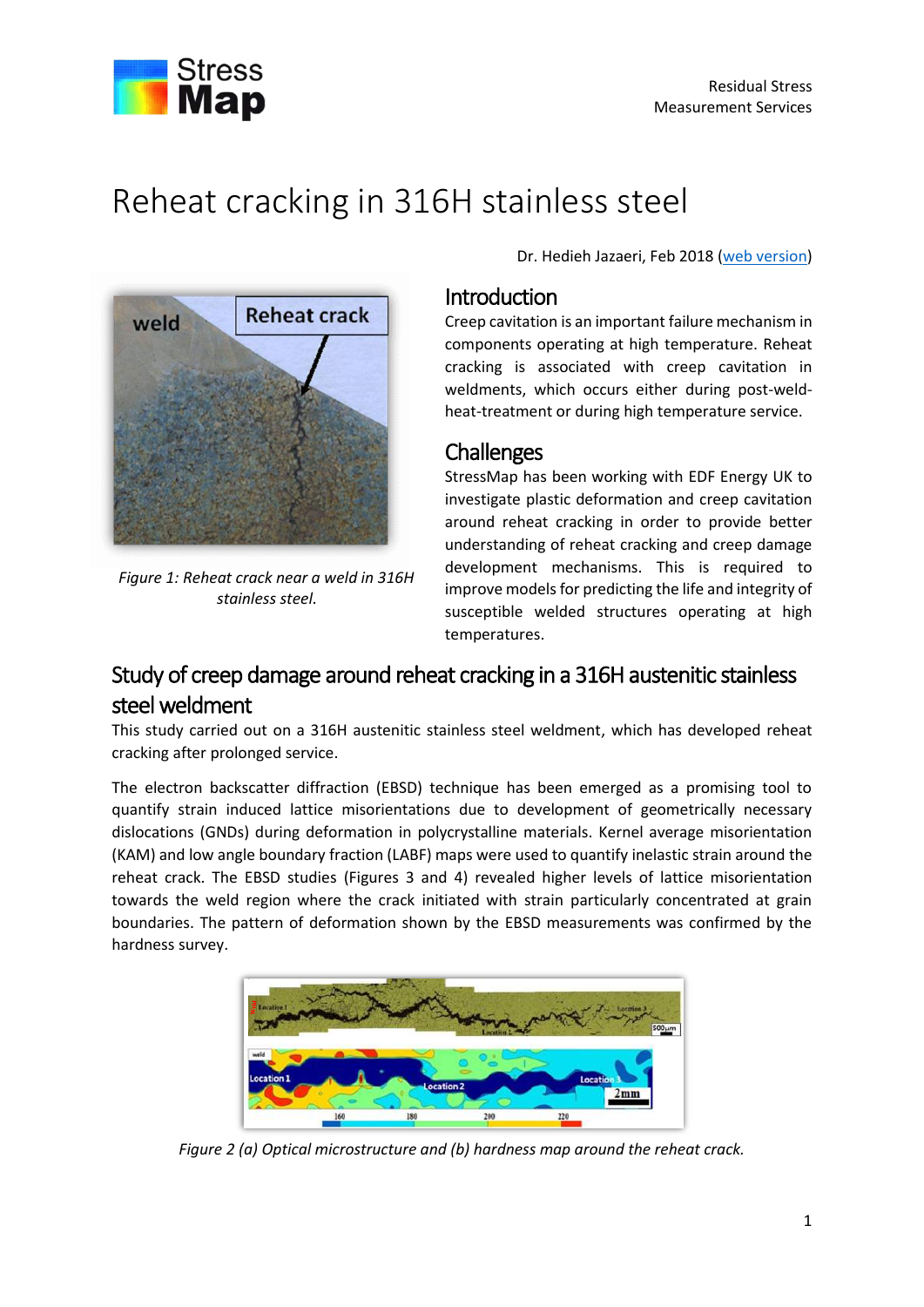



*Figure 3 (a-c) Orientation maps and (d-f) grain boundary maps of reheat crack at location 1 (a, d), location 2 (b, e) and location 3 (c, f). Position of each location is marked in Figure 2(a).*



*Figure 4 - Kernel average misorientation (KAM) maps of the reheat crack at (a) location 1, (b) location 2, (c) location 3 and (d) magnified map of grains at the crack tip.*



*Figure 5(a) SANS data showing the increase in fractional size distribution of cavities and (b) EBSD data showing higher values of KAM<sup>a</sup> lognormal, as approaching the crack, along a line normal to the crack.*